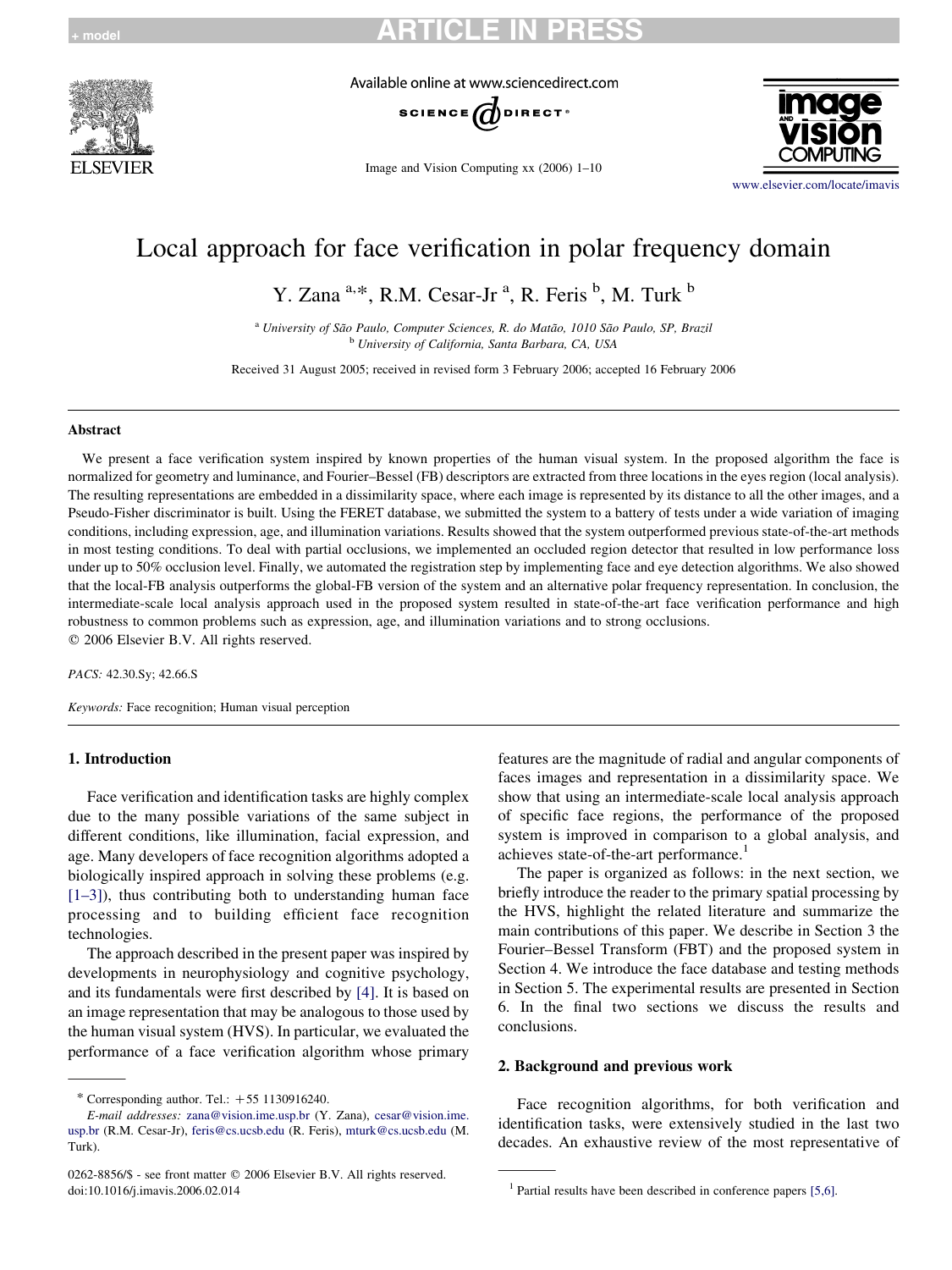2 Y. Zana et al. / Image and Vision Computing xx (2006) 1–10

these can be found in [\[7\]](#page-8-0). These methods can be classified into holistic matching, structural-based matching and hybrid methods. Holistic methods use the whole face as the raw input, while structural-based algorithms use local and configural information. Hybrid methods combine both types of information. The system proposed here can be considered hybrid, since it consists in applying a holistic method (FBT) in different regions of the face. Most of the holistic face recognition algorithms, for both verification and identification, are based on feature extraction from a Cartesian perspective, typical to most analog and digital imaging systems. On the other hand, the HVS is known to process visual stimuli by fundamental shapes defined in polar coordinates. In the early stages, the visual image is filtered by neurons tuned to specific spatial frequencies and location in a linear manner [\[8\]](#page-8-0). In further stages, these neurons output is processed to extract global and more complex shape information, such as faces [\[9\]](#page-8-0). Electrophysiological experiments in monkey's visual cerebral areas showed that the fundamental patterns for global shape analysis are defined in polar and hyperbolic coordinates [\[10\]](#page-8-0). Global pooling of orientation information was also shown by psychophysical experiments to be responsible for the detection of angular and radial Glass dot patterns [\[11\].](#page-8-0) Further evidence in favor of a polar representation use by the HVS is the logpolar manner in which the retinal image is mapped onto the visual cortex area [\[12\]](#page-8-0). Thus, it is evident that information regarding the global polar content of images is effectively extracted by and is available to the HVS.

Global (spatial) log-polar mapping has been previously explored for feature detection [\[13\]](#page-8-0), face detection [\[14\],](#page-8-0) and face recognition [\[15\]](#page-8-0). One of the disadvantages of this feature extraction method is the rough representation of peripheral regions. The HVS compensates for this effect by eye saccades, moving the fovea from one point to the other in the scene. A similar approach was adopted by the face recognition methods of [\[15\]](#page-8-0) and [\[16\]](#page-8-0), who performed fine local analysis. However, these high-resolution polar sampling methods do not provide any information about global patterns.

In [\[4\]](#page-8-0), we introduced the representation of face images in the polar frequency domain by global two-dimensional FBT features. The novelty of the proposal relied on the transformation of the image from the spatial domain to the polar frequency domain through the FBT and resulted in excellent face recognition performance. However, it still suffered from the deficiencies of the global approach, like low resolution of peripheral regions and sensitivity to partial occlusion.

In this paper, we present a novel approach and integration of new mechanisms that improved significantly the overall performance of the already state-of-the-art performance of the previous system, while making it robust against frequent face verification problems. The main contributions of the paper are:

• *Local approach*: we apply the FBT at three strategic locations [\[17,18\]](#page-8-0) in the eyes region. This approach assumes that an intermediate working scale is more informative and robust than the completely global or local working scales.

- Robustness to partial occlusion: focusing on the eyes region improves stability against partial occlusions.We explored this fact by detecting possibly occluded face regions and excluding them from the luminance normalization preprocessing.
- † Robustness to illumination and age variation: we present robustness evaluation on a subset with illumination variation and on two subsets with different age variations, besides the previous subset with expression variations.
- Fully automatic system: the previous algorithm required ground-truth information for the face normalization process. Now face and eye detection algorithms are integrated, making the verification system completely automatic when faces are not occluded.
- † Comparison with alternative representations: FBT features are just one form of image representation in the polar frequency domain. Here we show that an alternative representation, the polar Fourier transformation, results in inferior performance.

#### 3. Polar frequency analysis

The Fourier–Bessel (FB) series [\[19,20\]](#page-8-0) found several applications in analyzing patterns in a circular domain [\[20,21\]](#page-8-0) and is useful to describe the radial and angular components in images. Let  $f(x,y)$  be the region of interest in the image. FBT analysis starts by converting the image coordinates from Cartesian  $(x,y)$  to polar  $(r,\theta)$ . Let  $(x_0,y_0)$  be the origin of the Cartesian image. The polar coordinates necessary to obtain the new image representation  $f(r,\theta)$  are defined as  $\theta = \tan^{-1}(y - y_0/x - x_0)$  and  $r = \sqrt{(x - x_0)^2 + (y - y_0)^2}$ .

For square images, the considered maximum radius was the distance from the center of the region of interest to one of the corners. Radial resolution was fixed at one pixel width, but the angular resolution could be varied by increasing or reducing of the number of sampled radii. The intensity of each point of the  $f(r,\theta)$  function was determined by bilinear interpolation [\[22\].](#page-9-0)

The  $f(r,\theta)$  function is represented by the two-dimensional FB series, defined as

$$
f(r,\theta) = \sum_{i=1}^{\infty} \sum_{n=0}^{\infty} A_{n,i} J_n(\alpha_{n,i}r) \cos(n\theta)
$$

$$
+ \sum_{i=1}^{\infty} \sum_{n=0}^{\infty} B_{n,i} J_n(\alpha_{n,i}r) \sin(n\theta)
$$
(1)

where  $J_n$  is the Bessel function of order n,  $f(R,\theta)=0$  and  $0 \leq r \leq R$ .  $\alpha_{n,i}$  is the *i*th root of the  $J_n$  function, i.e. the zero crossing value satisfying  $J_n(\alpha_{n,i})=0$  is the radial distance to the edge of the image. The orthogonal coefficients  $A_{n,i}$  and  $B_{n,i}$  are given by

$$
A_{0,i} = \frac{1}{\pi R^2 J_1^2(\alpha_{n,i})} \int\limits_{\theta=0}^{\theta=2\pi} \int\limits_{r=0}^{r=R} f(r,\theta) r J_n\left(\frac{\alpha_{n,i}}{R}\right)(r) \mathrm{d}r \mathrm{d}\theta \tag{2}
$$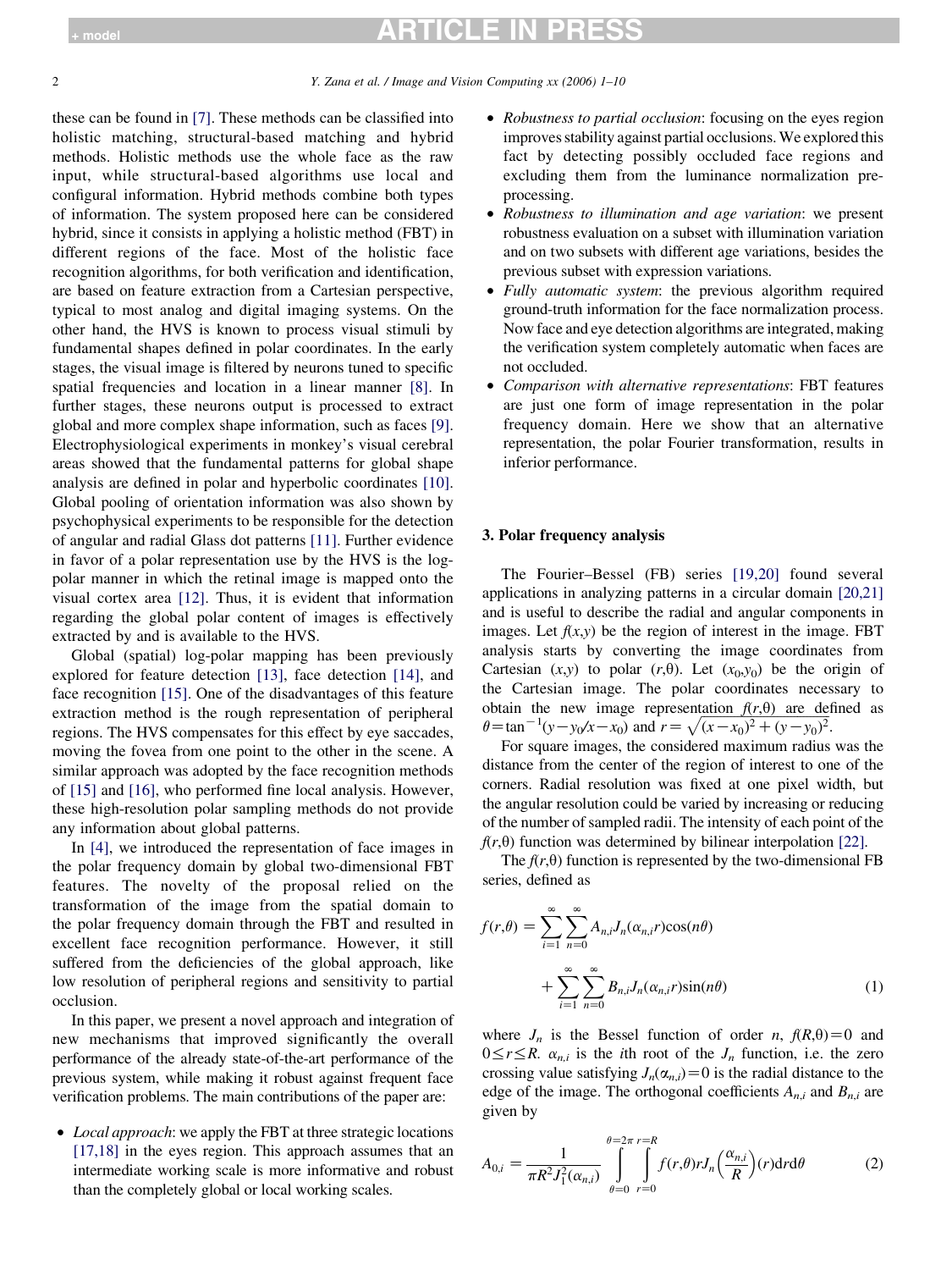<span id="page-2-0"></span>if  $B_{0,i}=0$  and  $n=0$ ;

$$
\begin{bmatrix}\nA_{n,i} \\
B_{n,i}\n\end{bmatrix} = \frac{2}{\pi R^2 J_{n+1}^2(\alpha_{n,i})}\n\times \int_{\theta=0}^{\theta=2\pi} \int_{r=0}^{r=R} f(r,\theta) r J_n\left(\frac{\alpha_{n,i}}{R}r\right) \begin{bmatrix}\n\cos(n\theta) \\
\sin(n\theta)\n\end{bmatrix} dr d\theta\n\tag{3}
$$

if  $n>0$ 

However, polar frequency analysis can also be done using other transformations. An alternative method is to represent images by polar Fourier transform descriptors. The polar Fourier transform is a well known mathematical operation where, after converting the image coordinates from Cartesian to polar, as described above, a conventional Fourier transformation is applied. These descriptors are directly related to radial and angular components, but are not identical to the coefficients extracted by the FBT.

### 4. Face verification using FBT

The proposed algorithm (Fig. 1) starts with image registration, occlusion detection, and normalization. After these steps, we extract the FB coefficients from the images, compute the pair-wise Cartesian distance between all the FBTrepresentations and represent each object by its distance to all other objects. In the last stage, we train a pseudo Fisher classifier. We tested this algorithm on the whole image (global analysis) and on the combination of three facial regions (local analysis).

## 4.1. Face registration, partial occlusion detection and normalization

Face representation requires prior image registration and usually a spatial and luminance normalization pre-processing. Assuming the sample images contain a single face, we detected the head with a cascade of classifiers [\[23\]](#page-9-0) and estimated the



Fig. 1. Block diagram of the training phase in the proposed face verification system (left column) and an example case (right column). The modulus of the FB coefficients is represented in colored levels (red indicates the highest value, blue the lowest). Test images undergo through the same processing sequence, except for the last step that is substituted by a classification stage.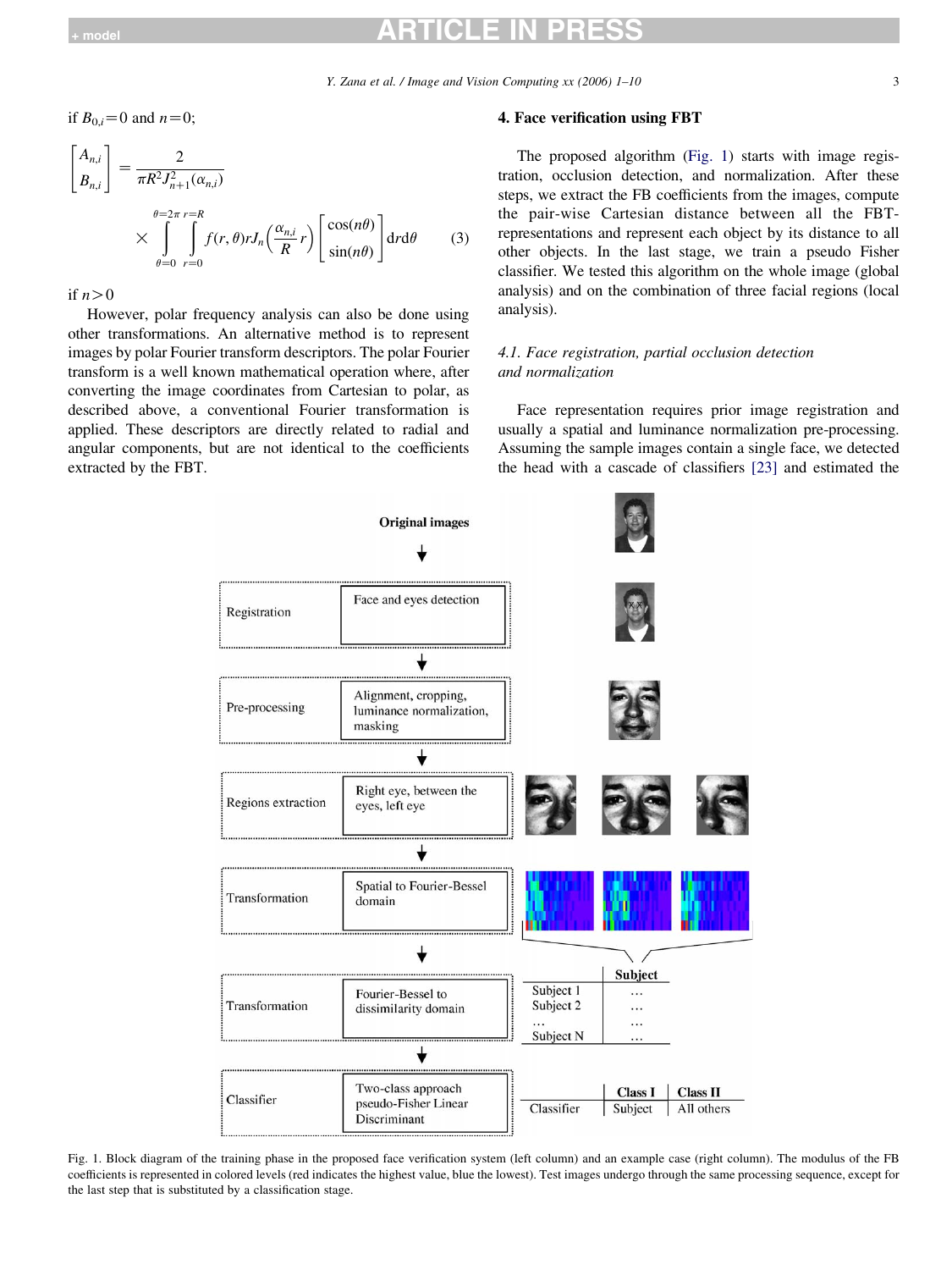## CLE IN P

location of the eyes region with an active appearance model algorithm [\[24\]](#page-9-0). Within this region we used flow field information [\[25\]](#page-9-0) to determine the eyes center. Using the eyes coordinates, we translated, rotated, and scaled the images so that the eyes were registered at specific pixels. Next, the images were cropped to a size of  $130 \times 150$  pixels and a gray mask was applied to remove most of the hair and background. At this point we detected possibly occluded regions, as explained below, and masked them too. The unmasked region was histogram equalized and normalized to zero mean and a unitary standard deviation.

Face occlusion is one of the most difficult problems for face verification. Although our face and eye detection algorithms were not adapted to handle face occlusions, we were interested in preparing our system to deal with this face verification problem, assuming that the face detection problem was solved. Therefore, in the occlusion condition tests, we used ground truth information for face registration. Face occlusion was modeled as a homogeneous–luminance region of a connected area without any 'holes' (small regions within the homogeneous area) in it and of at least 650 pixels, i.e. approximately 3% of the total image area. Thus, we detected occluded regions by applying morphological operators to segment the image into flat zones. If the biggest region exceeded the 650 pixels size criteria and contained no 'holes,' it was considered as an occluded region. In that case, it was masked along with the presumably hair and background regions and not considered in the next luminance normalization step.

### 4.2. Spatial to polar frequency domain

Images were transformed by a FBT up to the 30th Bessel order and 6th root with angular resolution of 3*8*, thus obtaining 372 coefficients. These coefficients correspond to a frequency range of up to 30 and 3 cycles/image of angular and radial frequency, respectively. This frequency range was selected based on earlier tests [\[4\]](#page-8-0) with the small-size Olivetti face database [\[26\].](#page-9-0) We tested the FBT descriptors of the whole image, as well as a combination of the upper right region, upper middle region, and the upper left region [\(Fig. 1\)](#page-2-0). When using the polar Fourier transform, the angular sampling was matched and only coefficients related to the same frequency range covered by the FBT were used. Both amplitude and phase information were considered, as is the case of FBT.

### 4.3. Polar frequency to dissimilarity domain

Images were transformed from the FBT domain to a dissimilarity space as follows. Let the representation set  $T=$  $\{t_1, t_2, \ldots, t_n\}$  refer to the *n* training FBT images. Given an Euclidean distance matrix  $\mathbf{D} \in \mathbb{R}^{n \times n}$  between those objects, where  $D(t_i,t_i)$  is the Euclidean distance between  $t_i$  and  $t_i$ , each image  $t_i$  is mapped as a vector of its disimmilarity to all the training images, i.e.  $\mathbf{t}_i \rightarrow d(\mathbf{t}_i, \mathbf{T}) = [D(\mathbf{t}_i, \mathbf{t}_1), D(\mathbf{t}_i, \mathbf{t}_2), \dots, D(\mathbf{t}_i, \mathbf{t}_n)].$ This approach was formulated by [\[27\]](#page-9-0) and is based on the assumption that the dissimilarities of similar objects to 'other ones' is about the same. Among other advantages of this

representation space, by fixing the number of features to the number of objects, it avoids a well known phenomenon, where recognition performance is degraded as a consequence of the small number of training samples as compared to the number of features.

### 4.4. Classifier

We classified test images based on a pseudo Fisher linear discriminant (FLD) using a two-class approach [\[28\].](#page-9-0) A FLD is obtained by maximizing the (between subjects variation)/(within subjects variation) ratio [\[29\].](#page-9-0) Here we used a minimum-square error classifier implementation [\[30\]](#page-9-0), which is equivalent to the FLD for two-class problems [\[29\].](#page-9-0) In these cases, after shifting the data such that it has zero mean, the FLD can be defined as

$$
g(x) = \left[ d(x, T) - \frac{1}{2} (m_1 - m_2) \right]^T S^{-1} (m_1 - m_2)
$$
 (4)

where  $x$  is a FBT probe image,  $S$  is the pooled covariance matrix, and  $m_i$  stands for the mean of class i. The probe image  $x$ is classified as corresponding to class-1 if  $g(x) \ge 0$  and to class-2 otherwise. However, as the number of training objects and dimensions is the same in the dissimilarity space, the sample estimation of the covariance matrix S becomes singular, and the classifier cannot be built. One solution to the problem is to use a pseudo-inverse and augmented vectors [\[30\].](#page-9-0) Thus, Eq. (4) is replaced by

$$
g(x) = (d(x, T), 1)(d(T, T), I)^{(-1)}
$$
\n(5)

where  $(d(\mathbf{x}, \mathbf{T}), 1)$  is the augmented vector to be classified,  $d(\mathbf{T}, \mathbf{T})$ is the training set dissimilarity matrix  $[d(t_1,T),d(t_2,T),...,d(t_n,-)]$ T)]<sup>T</sup>, and  $(d(T,T),I)$  is the augmented training set dissimilarity matrix. The inverse  $(d(T,T), I)^{(-1)}$  is the Moore–Penrose Pseudo-inverse, which gives the minimum norm solution. The pseudo-inverse relies on the singular value decomposition of the matrix  $(d(T,T),I)$  and it becomes the inverse of  $(d(T,T),I)$  in the subspace spanned by the eigenvectors corresponding to the non-zero eigenvalues. The classifier is found in this subspace.

The current L-classes problem can be reduced and solved by the two-classes solution described above. The training set was split into L pairs of subsets, each pair consisting of one subset with images from a single subject and a second subset formed from all the other images. A pseudo-FLD was built for each pair of subsets. A probe image was tested on all L discriminant functions, and a 'posterior probability' score was generated based on the inverse of the Euclidean distance to each subject.

### 5. Database, preprocessing, and testing procedures

We used the FERET database, due to its large number of individuals and strict testing protocols that allow precise performance comparisons between different algorithms [\[31\]](#page-9-0). Here, we compare our algorithm performance with a 'baseline' algorithm and with the published results of three successful approaches [\[32\]](#page-9-0). As a baseline algorithm we implemented a standard principal component analysis [\[1\].](#page-8-0) The principal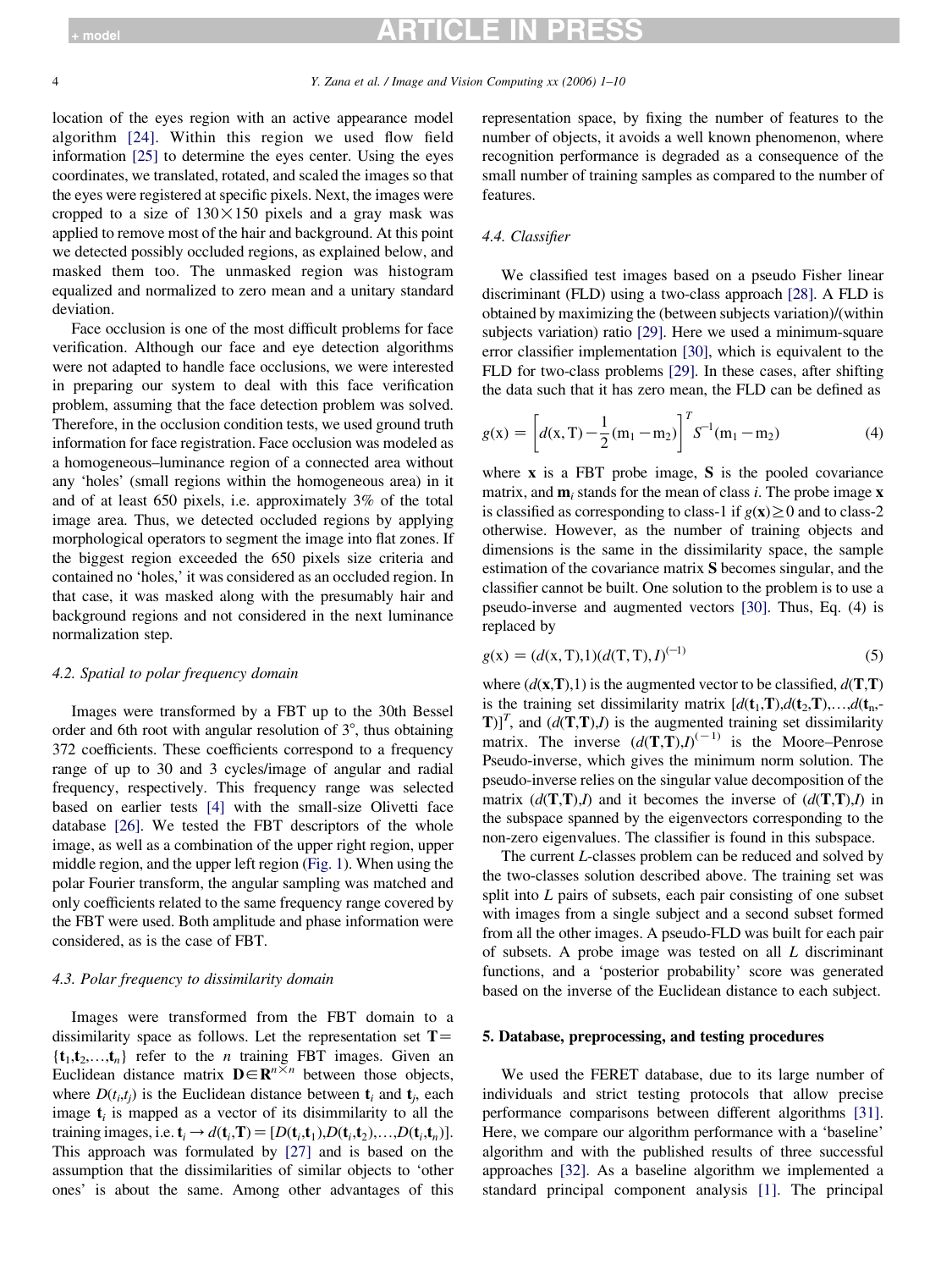Y. Zana et al. / Image and Vision Computing xx (2006) 1–10 5

components were based on a set of 700 images selected randomly from the gallery subset. Not all 1196 images were used, due to the huge amount of random-access-memory that such operation requires. The first three principal components, which encode basically illumination variations [\[33\]](#page-9-0), were excluded before projecting of the training and test images. The three other approaches are: Gabor wavelets combined with elastic bunch graph matching (EBGM) [\[2\]](#page-8-0), localized facial features extraction followed by a Linear Discriminant Analysis (LDA) [\[34\]](#page-9-0), and a Bayesian generalization of the LDA method [\[35\].](#page-9-0) Test results of these methods were obtained from the official FERET database site: [www.itl.nist.gov/iad/humanid/](http://www.itl.nist.gov/iad/humanid/feret/perf/eval.html) [feret/perf/eval.html](http://www.itl.nist.gov/iad/humanid/feret/perf/eval.html).

In the FERET protocol, a gallery set of one frontal view image from 1196 subjects is used to train the algorithm and a different dataset is used as probe. All images are gray-scale  $256 \times 384$  pixels size. We used the four probe sets, termed FB, DupI, DupII and FC [\[32\]](#page-9-0). The FB dataset is constituted of a single image from 1195 subjects, taken from the same subjects in the gallery set, after an interval of a few seconds, but with a different facial expression. There were no constrains or anotation of the type of facial expressions. The DupI and DupII datasets include 722 and 234 images, respectively. The DupI images were taken immediately or up to 34 months after the gallery images, while the images in DupII were taken at least 18 months after the gallery images. The FC subset contains 194 images of subjects taken with a different camera and different lighting. Fig. 2 shows a few example images with the different variations and the effect of face normalization and FB transformation.

The eyes coordinates were extracted automatically, as described in Section 4.1. Approximately 1% of the faces were not localized, in which cases the eyes region coordinates were set to a fix value derived from the mean of the located faces. The final mean error was  $3.6+5.1$  pixels. In order to estimate the system performance under minimal localization errors and face occlusion, we executed a second series of experiments in which ground-truth information was used. The face registration was followed by a normalization step, as described in Section 4.1. The same pre-processing procedure was used in previous algorithms, except for the Gabor–EBGM system where a special normalization procedure was used.

The performance of the system was evaluated by verification tests according to the FERET protocol [\[31\].](#page-9-0) Given a gallery image g and a probe image  $p$ , the algorithm verifies the claim that both were taken from the same subject. The verification probability  $P_V$  is the probability of the algorithm accepting the claim when it is true, and the false-alarm rate  $P_F$  is the probability of incorrectly accepting a false claim. The algorithm decision depends on the posterior probability score  $si(k)$  given to each match and on a threshold c. Thus, a claim is confirmed if  $si(k) \leq c$ and rejected otherwise. A plot of all the combinations of  $P_V$  and  $P_F$  as a function of c is known as a receiver operating characteristic (ROC).  $P_V$  and  $P_F$  were calculated as the number of confirmations divided by the number of correct or incorrect matches, respectively. This procedure was repeated for 100 equally spaced threshold levels. Training and tests were done with the PRTools toolbox [\[36\]](#page-9-0).



Fig. 2. 1st and 2nd rows: samples from the datasets. 3rd row: normalized face (gallery image from 1st row) and the global FB inverse transformation image.

### 6. Results

#### 6.1. Semi-automatic system

[Fig. 3](#page-5-0) shows the performance of the proposed algorithm in the verification test with ground-truth information. This test is important for evaluation of the system performance without the interference of face localization errors and accurate comparison with previous algorithms. On the expression dataset the global and local FBT versions performed at about the same level as the best and second-best algorithms, respectively. On both age datasets the FBT algorithms outperformed the previous algorithms, with the local version being slightly superior. On the illumination dataset the global and local FBT algorithms were equal or better than the second-best previous algorithm  $(PCA + LDA)$ . When the global and local algorithms were based on polar Fourier transform descriptors, instead of on FBT coefficients, a major loss of performance was observed in tests on all datasets, with the exception of the local version on the expression dataset. These results indicate that the PFT representation can achieve good performance, but it is very sensitive to age and illumination variations. We also computed the equal error rate of the proposed algorithms [\(Table 1](#page-5-0)). The equal error rate occurs at a threshold level where the incorrect rejection and false alarm rates are equals  $(1-P_V=Pe)$ . Lower values indicate better performance. The equal error rate results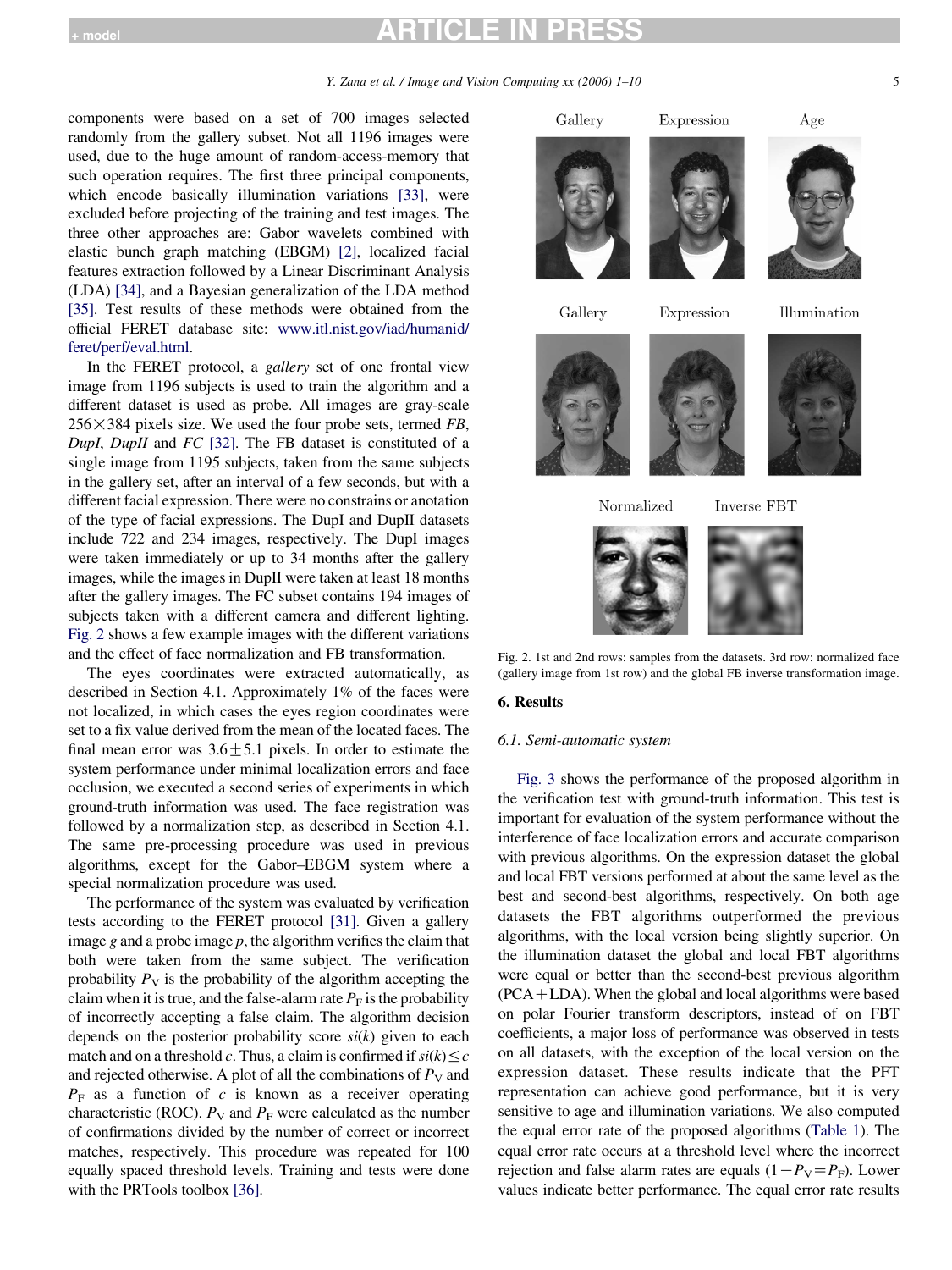<span id="page-5-0"></span>6 Y. Zana et al. / Image and Vision Computing xx (2006) 1–10



Fig. 3. ROC functions of the FBT, polar Fourier transform (PFT), principal component analysis (PCA), and previous algorithms on the age, expression and illumination subsets.

confirm the performance superiority of the FBT algorithms as shown by the ROC functions.

#### 6.2. Partial occlusion

Local approaches for face recognition are in general more robust for occlusions (e.g. [\[37,38\]](#page-9-0)) than global ones. We integrate a simple occluded regions detector in order to exclude these regions from the normalization pre-processing procedures, as described in Section 4.1. One can have an idea of the FBT features occlusion robustness potential by examining the effect of occlusion on a few sample images. We used two images from one subject and one image from another subject. One of the

Table 1

Equal error rates (%) of the FBT, polar Fourier transform (PFT), principal component analysis (PCA), and previous algorithms on the age, expression and illumination subsets

| Algorithm             | Age $(1-34)$<br>months) | Age $(18-34)$<br>months) | Expression | Illumination |
|-----------------------|-------------------------|--------------------------|------------|--------------|
| FBT-global            | 7.7                     | 8.3                      | 1.7        | 7.4          |
| FBT-local             | 7.3                     | 8.3                      | 1.4        | 5.9          |
| PFT-global            | 16                      | 20                       | 4.2        | 23           |
| PFT-local             | 12                      | 12                       | 1.4        | 16           |
| <b>PCA</b>            | 16                      | 20                       | 5.6        | 14           |
| $PCA + Baye-$<br>sian | 18                      | 21                       | 4.9        | 18           |
| $PCA + LDA$           | 13                      | 13                       | 1.2        | 10           |
| Gabor-EBGM            | 13                      | 14                       | 2.5        | 5.1          |

images from the former subject was partially occluded. Next, we extracted FB features from the three eye regions of the three images and computed the Euclidean distance between the occluded image and the other two images. Fig. 4 shows the results for one representative example. Without any occlusion, the two images from the same subject are closer than the images from different subjects. Occlusion linearly increases the distance between the images of the same subjects, but does not affect significantly the distance between images of different subjects.



Fig. 4. Effect of occlusion (% of columns starting from the right-eye side) on the Euclidean distance between FBT occluded test image and a training image from the same (continuous line) or different (dashed line) subject.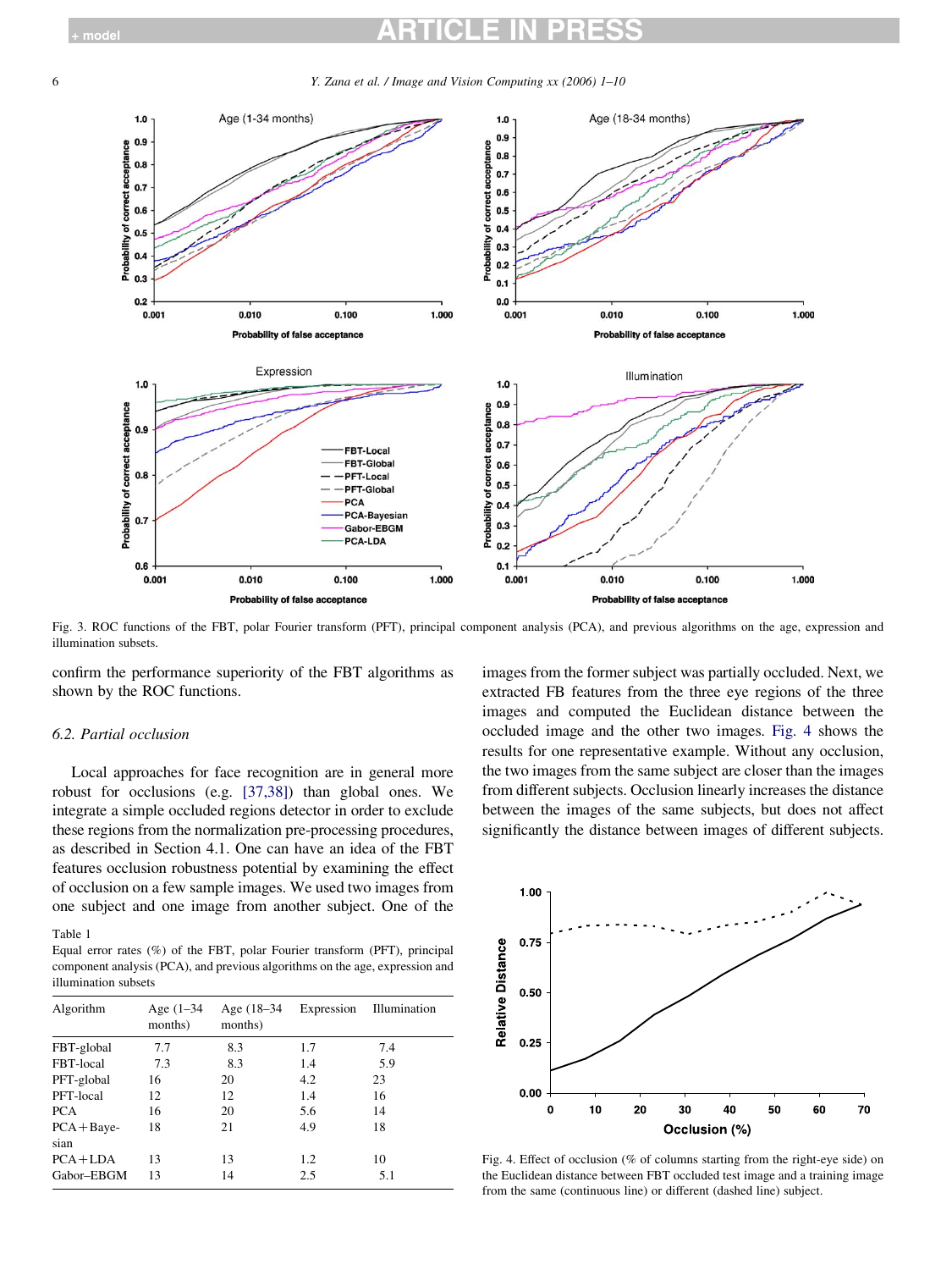Y. Zana et al. / Image and Vision Computing xx (2006) 1-10 7



Fig. 5. Examples of image occlusion: no occlusion, mouth + right eye ( $MO+$ RE), and mouth  $+$  nose (MO  $+$  NO).

As a result, only after occlusions of more than 40% does it starts to become difficult to identify the test image.

We evaluated the system robustness by occluding all the test images (but not the training images) by a gray mask that covered at least 50% of the  $130 \times 150$  pixels face image. We tested two masking options: (1) masking of the mouth and right-eye regions and (2) masking of the mouth and nose regions (Fig. 5). Although this type of occlusion is not as realistic as using objects such as scarfs and sunglasses, it is efficient in simulating absence of spatial information. Fig. 6 shows the effect of occlusion on the performance of the global and local versions of the FBT algorithms. The local version was significantly affected when illumination variation was combined with occlusion, but was quite stable under expression and age variations. In contrast, the global version performed much worse under occlusion conditions on all subsets. These results confirm the advantage of the local over the global approach, and demonstrate the high robustness of the local-FBT under strong occlusion conditions combined with expression and age variations.

### 6.3. Fully automatic system

[Fig. 7](#page-7-0) shows the performance of the FBT algorithms with ground-truth information and when the eyes were detected automatically. The localization errors introduced in the latter case reduced the performance of the FBT algorithms up to 20%, approximately as it affected the PCA algorithm, which is known to be sensitive to this type of error [\[39\]](#page-9-0). The localization sensitivity of the proposed system is expected, considering the variance property of the FBT to translation [\[40\]](#page-9-0). It is interesting to notice, however, that under such conditions the advantage of the local over the global approach was reduced. Unfortunately, it is hard to compare the sensitivity of the current system to registration error with the sensitivity of previously published methods, since the authors do not make available their specific implementation, and when they perform such tests, they do not report the localization error levels of their face detector algorithm.

### 7. Discussion

We introduced a fully automated biologically-motivated local-based system for face verification tasks. The main empirical result of this study is the demonstration of the high performance of a verification system based on FBT descriptors,



Fig. 6. ROC functions of the FBT on the occluded and not occluded age, expression and illumination subsets. Types of occlusion: mouth + right eye (MO+RE), and mouth + nose  $(MO + NO)$ .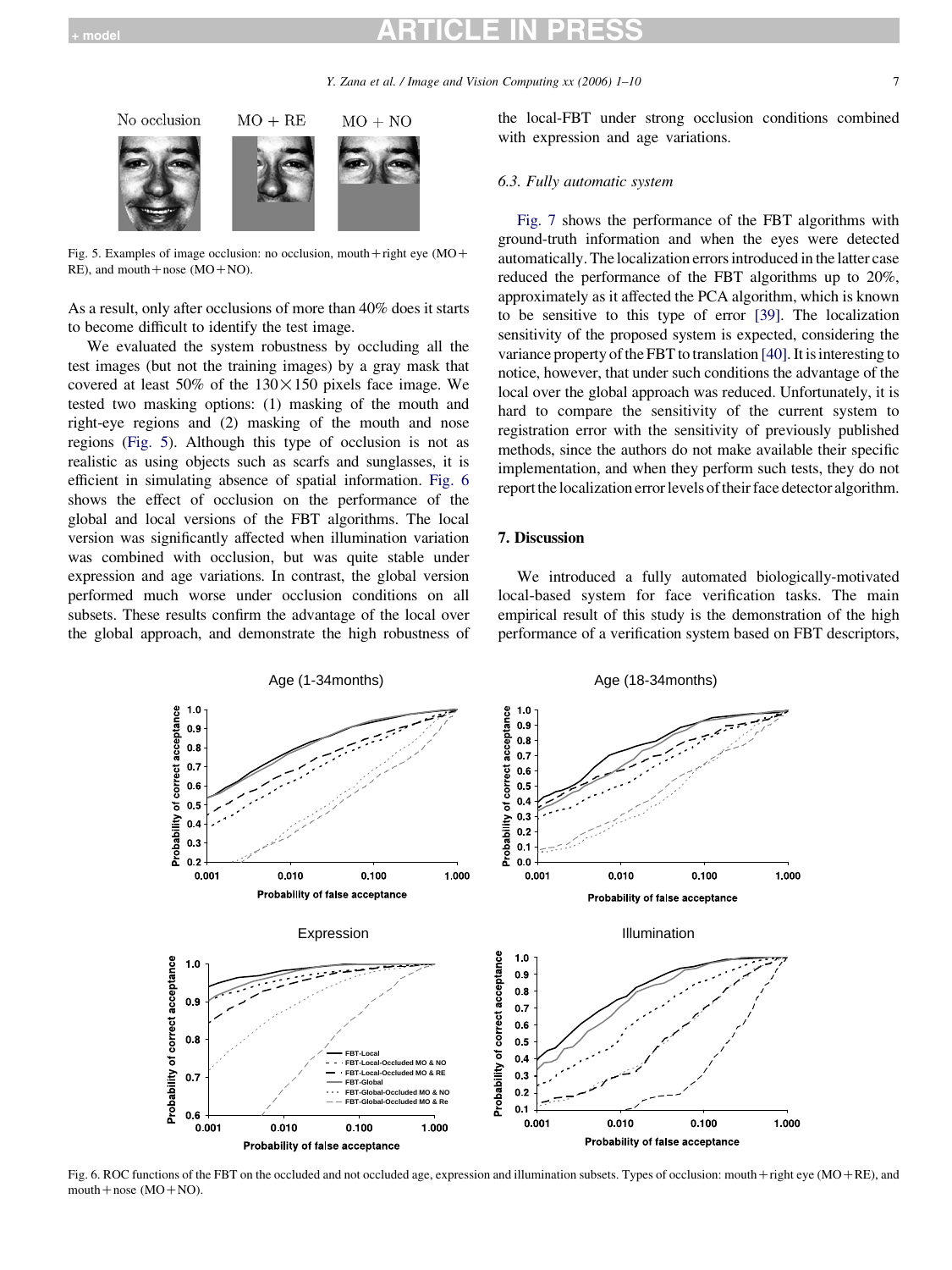<span id="page-7-0"></span>8 Y. Zana et al. / Image and Vision Computing xx (2006) 1–10



Fig. 7. ROC functions of the semi-automatic and automatic FBT and principal component analysis (PCA) algorithms on the age, expression and illumination subsets.

especially when these are extracted locally. Moreover, it was shown that a system based on an alternative polar frequency representation, namely the polar Fourier transform, is significantly less robust to common face variations. The significant advantage of the FBT approach in the experiments is an indication of the robustness of the polar features in realistic situations of face variations that exceeds simple facial expression, like illumination and age.

The superior behavior of the local approach was especially strong w.r.t. robustness to occlusion. In the local version, the mouth region is completely ignored, thus its occlusion or variation (e.g. due to a new beard or a scarf) does not affect performance at all. However, the local-FBT outperformed the global-FBT even when the occluded regions included face regions that were analyzed by the local version. Pilot tests indicated that the local-FBT algorithm fails only when more than 50% of the face image is occluded or when both eyes where covered, for example, by sunglasses (data not shown).

The property of robustness to occlusion of local analysis was explored by others. Local principal component analysis was used in [\[18,37,38\]](#page-8-0) to detect occluded regions in face images. Test images were classified by comparing the unoccluded regions to corresponding regions in training images. However, the combination of FBT features and local approach has several advantages over that method besides performance. In our proposal, there is no need for special training strategies [\[37\]](#page-9-0) or for training of specific classifiers for each testing image depending on the occluded region [\[38\]](#page-9-0). Finally, there is no need for any classification rule for the combination of the local features, as the FBT features form a single vector.

In the current study, occlusion was performed on the raw images. In contrast, [\[37\]](#page-9-0) and [\[38\]](#page-9-0) occluded normalized face images. This is an unrealistic condition, as their luminance normalization pre-processing considered information from occluded regions. It could be argued on similar ground that relying on ground-truth information in the occlusion condition is equally unrealistic. However, this is a qualitatively different situation, since even a partially occluded face still can be correctly registered, although at the moment that was shown only when a small region  $(<13\%)$  was occluded [\[37\].](#page-9-0)

It is hard to compare our performance results with those obtained by [\[37,38\],](#page-9-0) since their tests were performed on subsets of less than 100 images. The training and test images also did not included variations of expression, illumination or age. The algorithm of [\[37\]](#page-9-0) was adapted in order to deal with expression variation by weighting differently local areas and assuming that the facial expression of the training images is known. In contrast, here we show that the proposed system can deal simultaneously with expression, illumination, and age variations, in addition to large scale occlusions.

The results indicate that significant performance gain of the automatic FBT method can be achieved by improving the eyes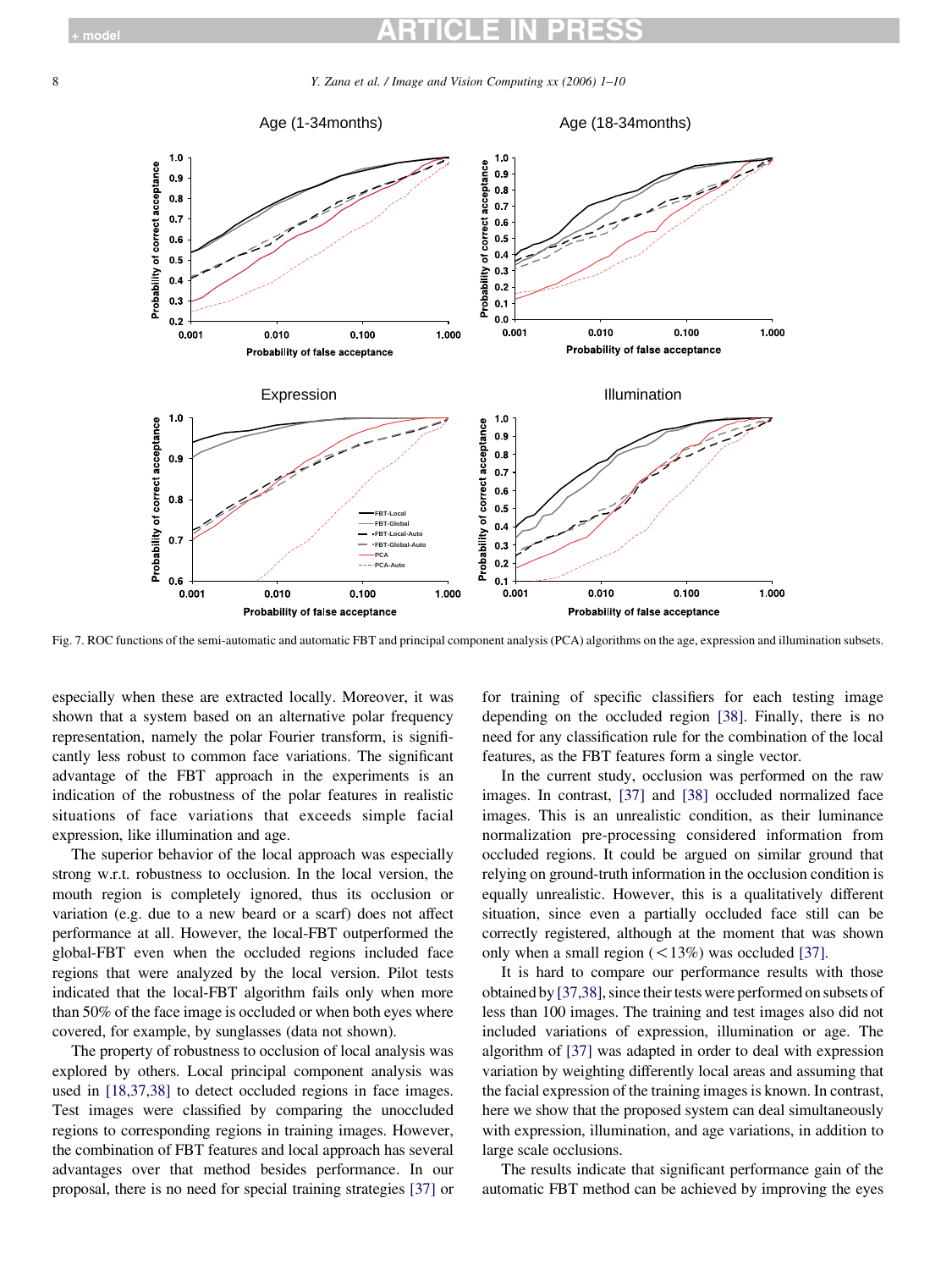## **RTICLE IN PRE**

<span id="page-8-0"></span>localization algorithm. For example, [\[37\]](#page-9-0) learned the subspace that represents localization errors within eigenfaces. This method can be adopted for the FBT subspace, with the advantage of the option to exclude from the final classification face regions that give high localization errors.

The relation of the present algorithm to human face recognition was not directly evaluated here, but a few associations can be done. As discussed in the introduction, there is clear evidence that the HVS extracts global radial and angular shape information, a fact that might look incompatible with the informative advantage of the local information pooling showed here. However, only little is known about the size of the global pooling area. A 1.2 visual degrees pooling area was suggested for the detection of Glass patterns [11], but the spatial locations and scale regarding face images remain open questions.

In the proposed system, the classifier operates in nondomain-specific metric space whose coordinates are similarity relations. The high performance achieved by this representation indicates that the 'real-world' proximity relations between face images are preserved to a good extent in the constructed internal space. It is possible that humans also use an analogous space to represent visual objects. This hypothesis was studied by correlating the distance between different shape objects by objective and perceptual parameters (see [\[41\]](#page-9-0) for a review). Comparison of the two measurements is usually done by a multidimensional scaling analysis, which projects objects as points in a two-dimensional space where the distance between the points approximate the Euclidean distance between the original objects. For example, in one study [\[42\]](#page-9-0) objective and perceptual sorting of face images were highly correlated, especially when the objective sorting used global features, such as age and weight of the persons in the images. Similar results were obtained in a neurophysiological study [\[43\]](#page-9-0) in which monkeys were presented with face images. It was found that the multidimensional scaling analysis maps obtained from the original images and from the response patterns of neurons in the inferotemporal cortex had similar patterns. These results indicate that representing images in a dissimilarity space can be analogous to human representation mechanisms.

### 8. Conclusions

The proposed system combines several methods to achieve state-of-the-art face verification performance for expression and age variations, and robustness to wide occlusion. However, its robustness to registration errors and illumination variation should be still improved. The proposed method can also be useful for the understanding of human face processing and we are currently developing psychophysical experiments to establish the level of its relation to biological systems. Preliminary results [\[44\]](#page-9-0) indicate a similar pattern of sensitivity of the human and FBT-based algorithm to polar frequency filtering.

#### Acknowledgements

Y. Zana is grateful to FAPESP (03/07519-0). R. Cesar-Jr. is grateful to FAPESP (99/12765-2) and to CNPq (300722/98-2, 474596/2004-4).

#### References

- [1] M. Turk, A. Pentland, Eigenfaces for recognition, Journal of Cognitive Neuroscience 3 (1991) 71–86.
- [2] L. Wiskott, J. Fellous, N. Kruger, C. VonDerMalsburg, Face recognition by elastic bunch graph matching, IEEE Transactions on Pattern Analysis and Machine Intelligence 19 (7) (1997) 775–779.
- [3] T. Sim, R. Sukthankar, M. Mullin, S. Baluja, Memory-based face recognition for visitor identification, in: Proceedings of the IEEE International Conference on Automatic Face and Gesture Recognition, 2000, pp. 214–220.
- [4] Y. Zana, R.M. Cesar-Jr, Face recognition based on polar frequency features, ACM Transactions on Applied Perception 3 (1) (2006) 1–21.
- [5] Y. Zana, R. Cesar-Jr, R.A. Barbosa, Automatic face recognition system based on local fourier-bessel features, in: XVIII Brazilian Symposium on Computer Graphics and Image Processing 2005, pp. 233–240.
- [6] Y. Zana, R. Cesar-Jr, R. Feris, M. Turk, Face verification in polar frequency domain: a biologically motivated approach, in: Lecture Notes in Computer Science, vol. 3804, 2005, pp. 138–190.
- [7] W. Zhao, R. Chellappa, P. Phillips, A. Rosenfeld, Face recognition: a literature survey, ACM Computing Surveys 35 (2003) 399–458.
- [8] R.L. DeValois, K.K. DeValois, Spatial Vision, Oxford Sciences Publication., Oxford, 1990.
- [9] E. Perret, D.I. Rolls, W. Caan, Visual neurons responsive to faces in the monkey temporal cortex, Experimental Brain Research 47 (1982) 329–342.
- [10] J. Gallant, J.L. Braun, D. VanEssen, Selectivity for polar, hyperbolic, and cartesian gratings in macaque visual cortex, Science 259 (1993) 100–103.
- [11] H. Wilson, F. Wilkinson, Detection of global structure in glass patterns: implications for form vision, Vision Research 38 (1998) 2933–2947.
- [12] E. Schwartz, Spatial mapping in primate sensory projection: analytic structure and relevance to perception, Biological Cybernetics 25 (1977) 181–194.
- [13] T. Grove, R. Fisher, Attention in iconic object matching, in: Proceedings of the British Machine Vision Conference, vol. 1, 1996, pp. 293–302.
- [14] T. Hotta, K. Kurita, T. Mishima, Scale invariant face detection method using higher-order local autocorrelation features extracted from log-polar image, in: Proceedings of the Third IEEE International Conference on Automatic Face and Gesture Recognition, 1998, pp. 70–75.
- [15] M. Tistarelli, E. Grosso, in: H. Wechsler et al. (Ed.), NatoAsi Advanced Study on Face Recognition, F-163, Springer, Berlin, 1998, pp. 262–286. Ch. Active vision-based face recognition issues, applications and techniques.
- [16] F. Smeraldi, J. Bigun, Retinal vision applied to facial features detection and face authentication, Pattern Recognition Letters 23 (2002) 463–475.
- [17] B. Heisele, T. Koshizen, Components for face recognition, in: Sixth IEEE International Conference on Automatic Face and Gesture Recognition 2004 pp. 153–158.
- [18] T.E. Campos, R.S. Feris, R.M. Cesar-Jr, Improved face  $\times$  non-face discrimination using Fourier descriptors through feature selection, in: Proceedings of the 13th SIBGRAPI, IEEE Computer Society Press, 2000, pp. 28–35.
- [19] F. Bowman, Introduction to Bessel functions, Dover Pub., New York, 1958.
- [20] P. Fox, J. Cheng, J. Lu, Theory and experiment of fourier-bessel field calculation and tuning of a pulsed wave annular array, Journal of the Acoustical Society of America 113 (2003) 2412–2423.
- [21] S. Guan, C. Lai, G. Wei, Fourier-bessel analysis of patterns in a circular domain, Physica D 151 (2001) 83–98.